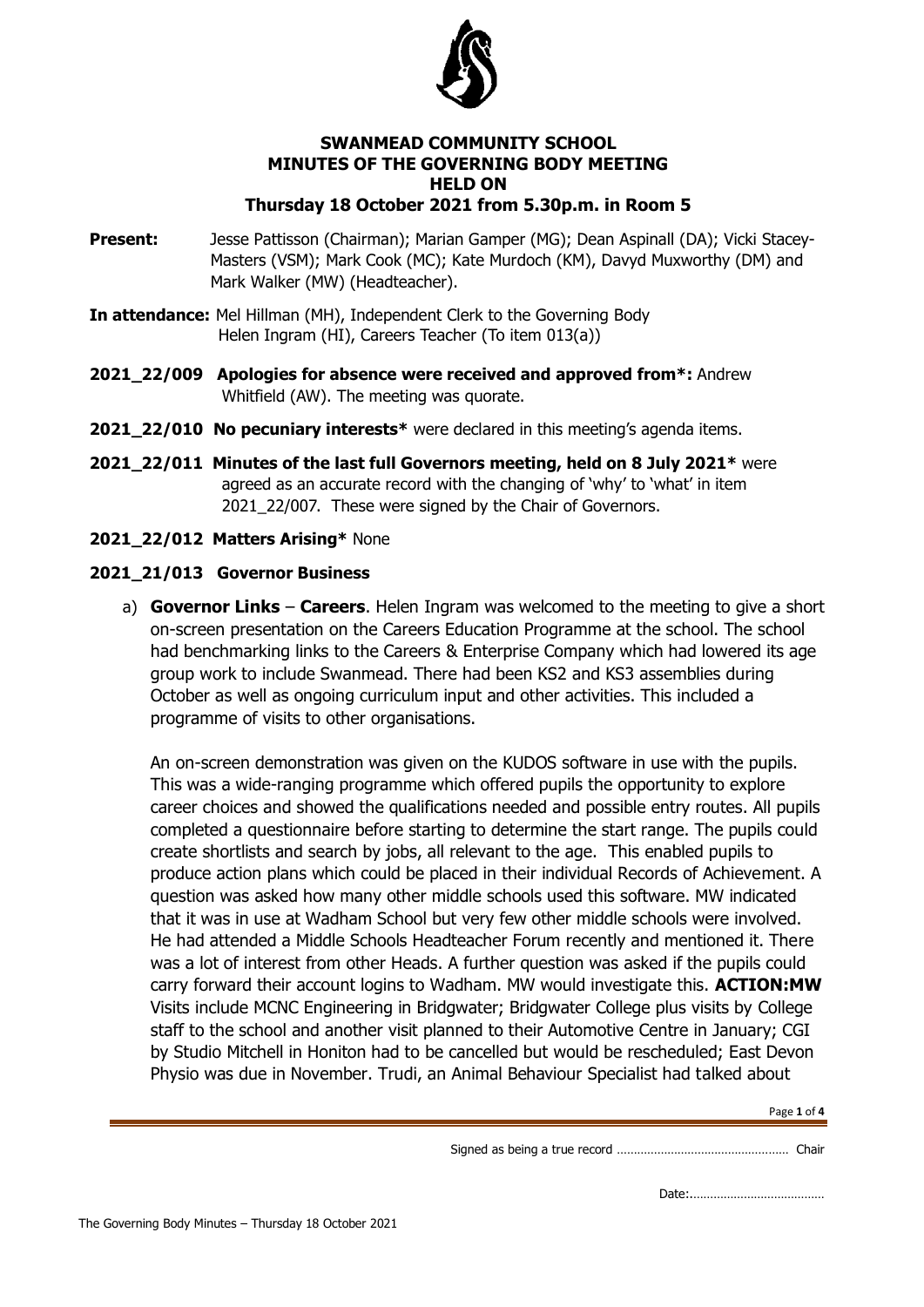

horse care. Simon Lunn would also speak on Fitness Training. A visit to the magistrates court would be repeated this year. A visit to Bradfords was also being arranged but not yet confirmed.

The Careers Strategy had been updated and was on the school website for follow-up. It was a working document to be updated as necessary. There was a link for Governors to check and ratify. MW/HI would organise the circulation of the link to Governors.

# **ACTION:MW**/**HI.**

It was intended that there would be more parental engagement in the future. There would also be an added focus on pupils requiring extra support and encouragement. For all pupils there was a focus in tutor time on Thursday to link into classwork. In answer to a question, it was confirmed that the Record of Achievements would contain printouts of other data, including visits, which could be shared with the next school for Year 8 pupils. It was intended to act as a mini-CV.

Helen was thanked for such for a comprehensive and informative presentation. Governors were particularly pleased with the personal development aspects of the programme. (Helen Ingram left the meeting at this point)

- b) **Governor Links (2**). **Safeguarding**. MG reported that she had checked the Safeguarding Policy and that it was up to date. She had also inspected the Single Central Register and was satisfied it was up to date. She had also checked the system for checking staff DBS renewals and this was working correctly.
- c) **Governor Links (3) English**. MG also reported on a link visit for English. She had noted how tired and demoralised many staff were due to the ongoing Covid restrictions and the merger negotiations. In KS3 a reading engagement programme had been launched. Year 7 pupils had been consulted on how the work should be measured. The agreement had been on word count. A range of prizes had been agreed by the pupils and implemented. Pupils in Year 8 were supporting Year 5 pupils in reading. Years 5 and 6 were working with an author on a Remembrance Day focus. In looking at the data, boys continued to lag behind except Year 7 reading. Comment was made on Ofsted requirements of cultural focus in the curriculum. VSM assured the meeting that this was already in place and embedded.
- d) **Pay Committee**. It was confirmed that the Pay Committee had met. The Headteacher's Performance Management process was ongoing.
- e) **Membership of the Governing Body.** There was nothing to report
- f) **Local Leaders of Governance.** The Clerk reported on an online Forum held by the South-West Local Leaders of Governance earlier in the day and had circulated an email to all Governors outlining the changes in approach to school inspections being undertaken by Ofsted. He had since received a copy of a list of the questions being asked and would circulate this to Governors. MW added that from information received, the school could expect a visit in the Autumn 2023 or Spring 2024. There seemed to be a current focus on Outstanding schools. **ACTION: MH**
- g) **Re-organisation Update.** Letters had gone to staff. The process was on hold until the judgement on the Judicial Review had been released. There was nothing to report from JWG and the timeline was still running. It had been confirmed that there would be no specialist teachers employed in the new school. This had been disappointing for many

Page **2** of **4**

Signed as being a true record …………………………………………… Chair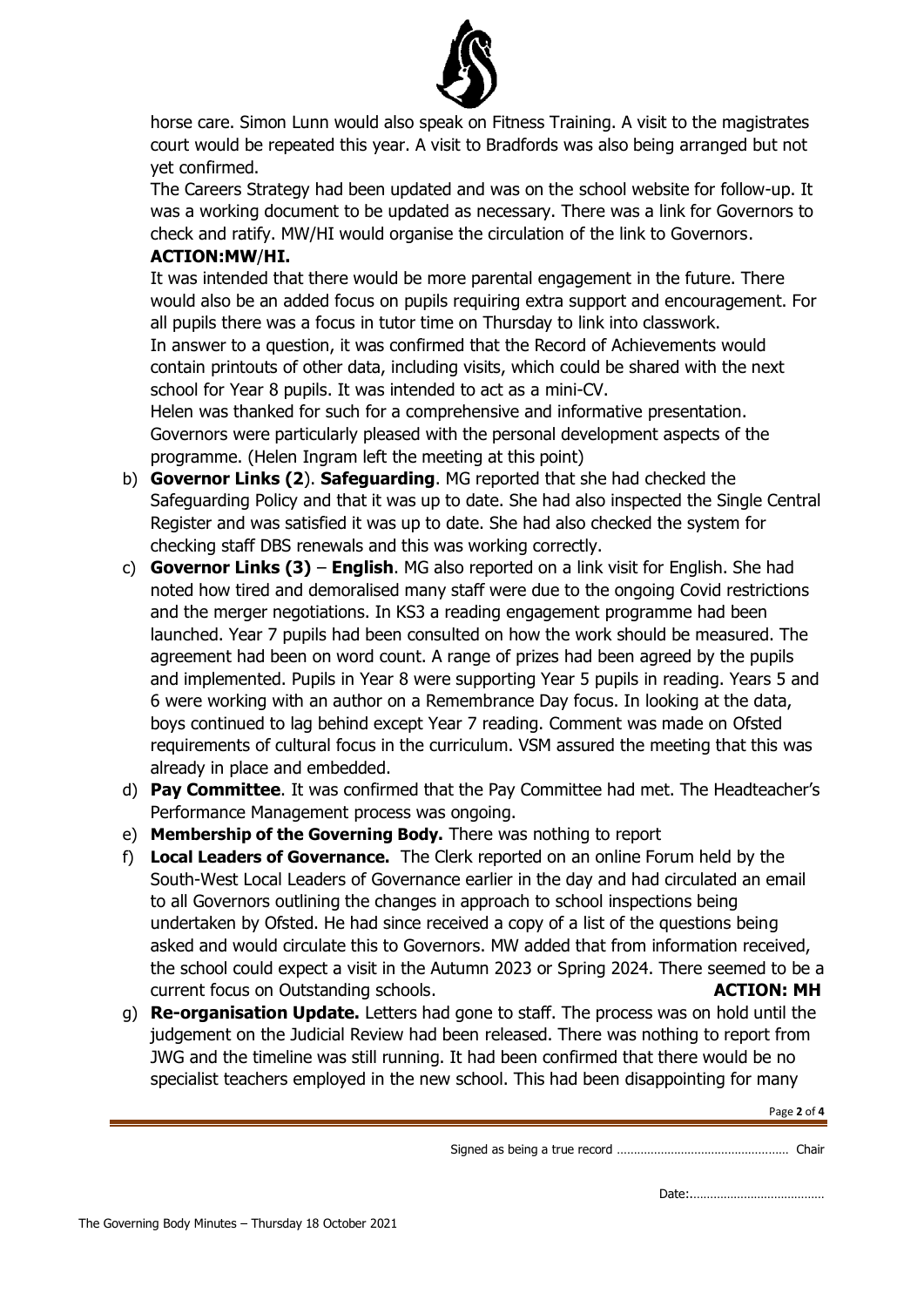

staff. November 12 was the deadline for registering interest in other posts in the new school. There would be opportunities in other local schools. It was intended the whole redundancy and appointment process would be completed by the end of January. MW would continue to provide as much support as he could. It had been agreed that MW would remain in post until the end of March 2022 to help ensure continuity. The meeting unanimously expressed their thanks for agreeing to this. The pupils and parents had not yet been informed. One Governor asked if there was clarity yet on the funding of redundancy payments from school budgets. JP confirmed that nothing would be taken out of the Swanmead budget. Greenfylde school did have a surplus and it had been confirmed that this would be transferred to new school budget. In reply to a further question, it was confirmed that any funds available should be made available to continue to provide effective education for all pupils.

# **2021\_22/014 Headteacher's Report**

- a) Month 6 Report: MW presented that Month 6 budget report which indicated that the school was in a healthy position. There had been a slight increase in income to £1,570,654. There was a predicted surplus of £16,097 for the end of the financial year and a reduced carried forward of £63,052. It was noted that there was still £11,963 in the DFCG budget. MW would undertake a site walk to identify possible projects to use this amount. **ACTION: MW**  The Cost Centre analysis showed overspending in Teaching Staff and Supply Teaching headings. MW explained that it had been necessary to appoint some new teachers on a higher point and that sickness absence had resulted in the supply costs increasing. The school had received a Covid Catch-up Grant and now had £22,814.51 available. The Government had also given notice of the School-led tutoring scheme which would enable the school to fund teachers for individual additional one-to-one tutoring sessions before and after school. Expressions of interests had been requested. The curriculum development budget did have £3075 available. A question was asked about the Contra Dealings Heading which showed a deficit position. MW explained that this was a Heading used by the County Council to take direct costs of using Council facilities (eg Great Wood, Kilve Court). The school would balance this in due course from parental contributions through the school fund account. There was still £4,090.77 in the ICT Development budget and MW would undertake a site check to ascertain what was required. **ACTION:MW** The budget would continue to be used for the achievement and wellbeing of pupils and staff. It was possible that the school would be asked to set a budget for the period April to August 2022 prior to the opening of the new school from September 2022. Approval of the Month 6 Report was proposed by MG, seconded by DM and unanimously agreed. b) SFVS Self-Evaluation Form. Governors were reminded of the need to complete this form
- and return it to the school. **ACTION: ALL**
- c) MW confirmed that the Register of Business Interests for Staff had been completed and signed off.
- d) MW presented a short written report covering Pupil attendance (95%), despite some Covid cases. Some pupils were being lost to Holyrood School. The various trips and sports fixtures were noted. Staff changes were also noted. There would be parent tutor contact sessions on Tuesday 23 November 2021. There was a staff INSET day scheduled for 2 November 2021.

Page **3** of **4**

Signed as being a true record …………………………………………… Chair